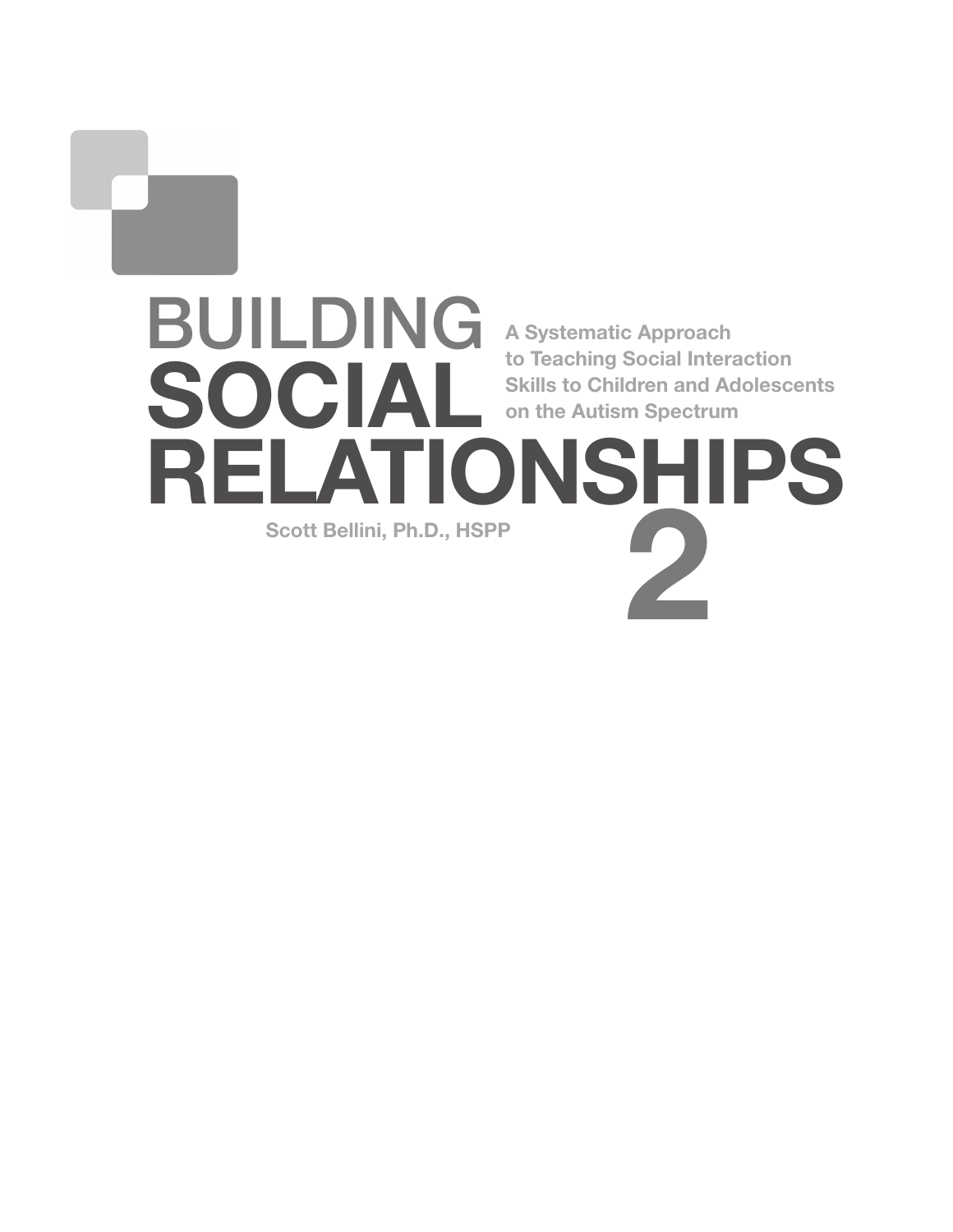

©2016 AAPC Publishing 11209 Strang Line Road Lenexa, Kansas 66215 www.aapcpublishing.net

All rights reserved. No part of the material protected by this copyright notice may be reproduced or used in any form or by any means, electronic or mechanical, including photocopying, recording, or by any information storage and retrieval system, without the prior written permission of the copyright owner.

Publisher's Cataloging-in-Publication

Names: Bellini, Scott, author.

Title: Building social relationships 2 : a systematic approach to teaching social interaction skills to children and adolescents on the autism spectrum / Scott Bellini. --

Other titles: Building social relationships II.

Description: [Second edition.] | Lenexa, Kansas : AAPC Publishing, [2016] | Includes bibliographical references.

Identifiers: ISBN: 978-1-942197-16-4 | LCCN: 2016930139

Subjects: LCSH: Children with autism spectrum disorders--Treatment--Study and teaching. | Autism spectrum disorders--Patients--Treatment--Study and teaching. | Social interaction in children--Study and teaching. | Social interaction in adolescence--Study and teaching. | Social skills in children--Study and teaching. | Social skills--Study and teaching. | Communicative disorders in children--Study and teaching. | Communicative disorders in adolescence--Study and teaching.

Classification: LCC: RJ506.A9 B45 2016 | DDC: 618.92/85882--dc23

Printed in the United States.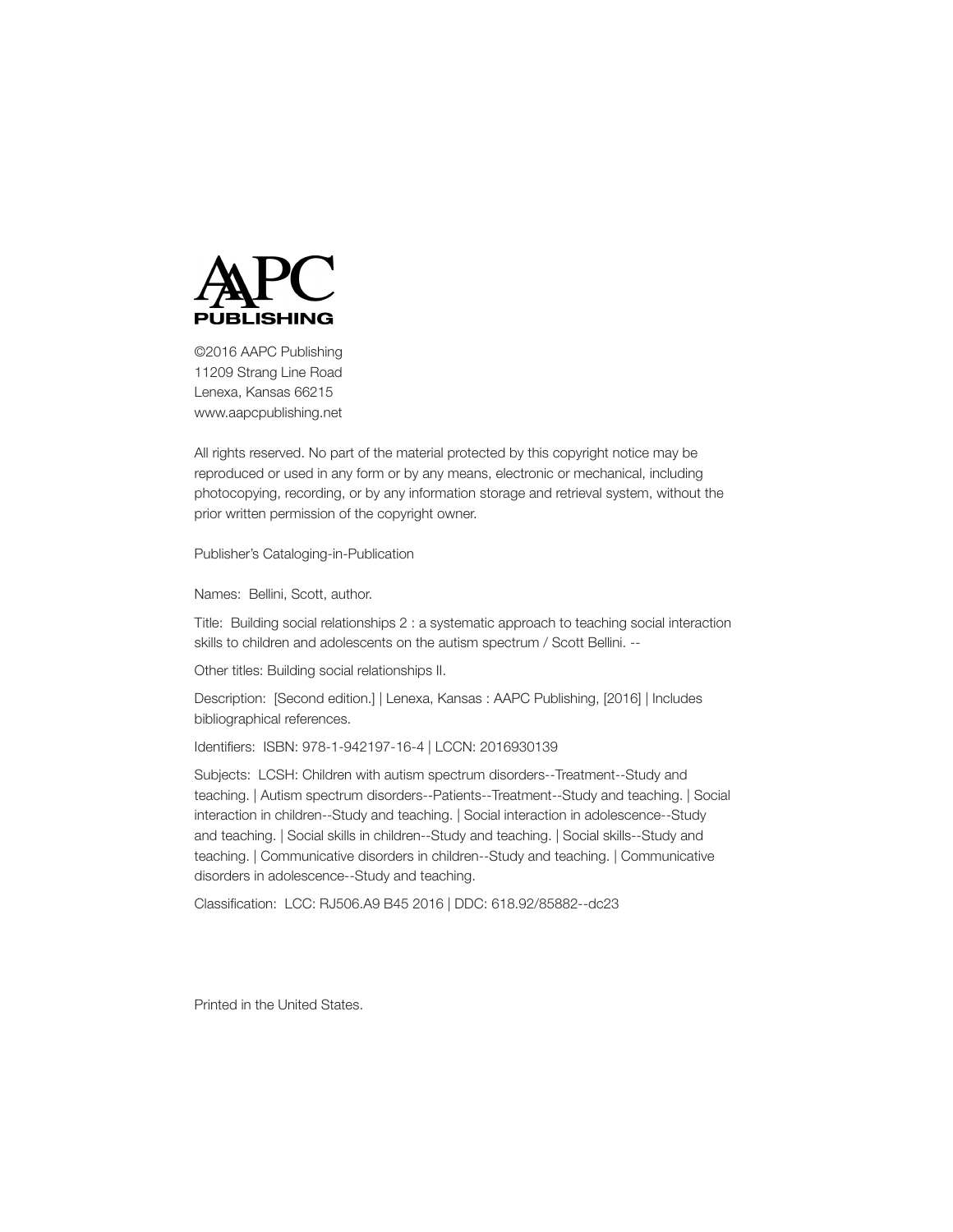*This book is dedicated to my wife, Kelly,* 

*and my sons, Zachary, Addison, and Easton—*

*the four loves of my life.*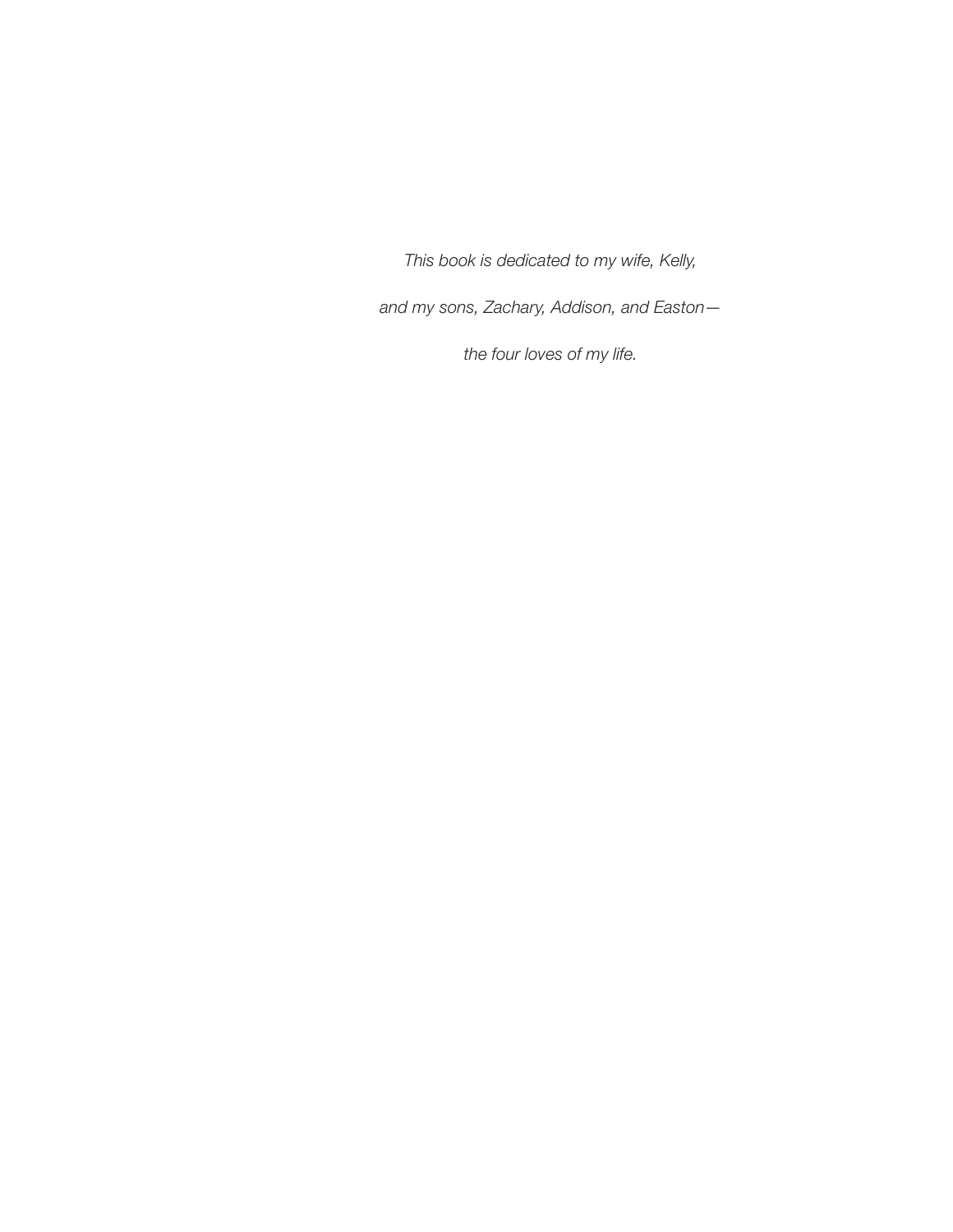# Acknowledgments

This book and my work in the field of autism are made possible by the support of many wonderful people. I would like to thank Keith and Brenda Myles, Meg Utz, and the entire AAPC Publishing team for transforming this dream into a reality. A special thank you to my exceptional copy editor on the second edition, Jennifer Gilbreath. It has been a pleasure working with such competent professionals who display dedication not only to their craft but also to individuals on the autism spectrum and their families..

To my wife, Kelly, who gives so much, yet asks for so little: Everything that I have done, and everything that I will do, is because of you. To my children, Zachary, Addison, and Easton, who have served as peer mentors in my social skills program since they were preschoolers, thank you for giving so much of your time to work in the family "business." Most importantly thank you for always being such good friends to your buddies on the autism spectrum. To my parents, David and Carol, you have provided me with the three greatest gifts: life, love, and education. For that I am eternally grateful.

Without question, this second edition of *Building Social Relationships* could not have been written without the contribution of the many talented school psychology graduate students who have worked with me at the Social Skills Research Clinic (SSRC) at Indiana University. A special thank you to the former student clinicians who have served as my assistant directors at the SSRC over the past decade: Jessica Myszak, Lauren Gardner, Rachel Schmidt, Luke McConnell, Amanda Ables, Becky Hudock, Kim Markoff, Susie Galford, Jill Haut, and Anna Merrill. These psychologists are now spread all across the country delivering exceptional services to children and their families.

Finally, I would like to extend a special note of gratitude to the many individuals on the autism spectrum, family members, and professionals who have participated in my clinical practice, workshops, and various research projects over the years. This book is the culmination of what I have learned from each of you. I am proud and honored to share it with you and the wider community.

*Dum Spiro, Spero*—"While I breathe, I hope"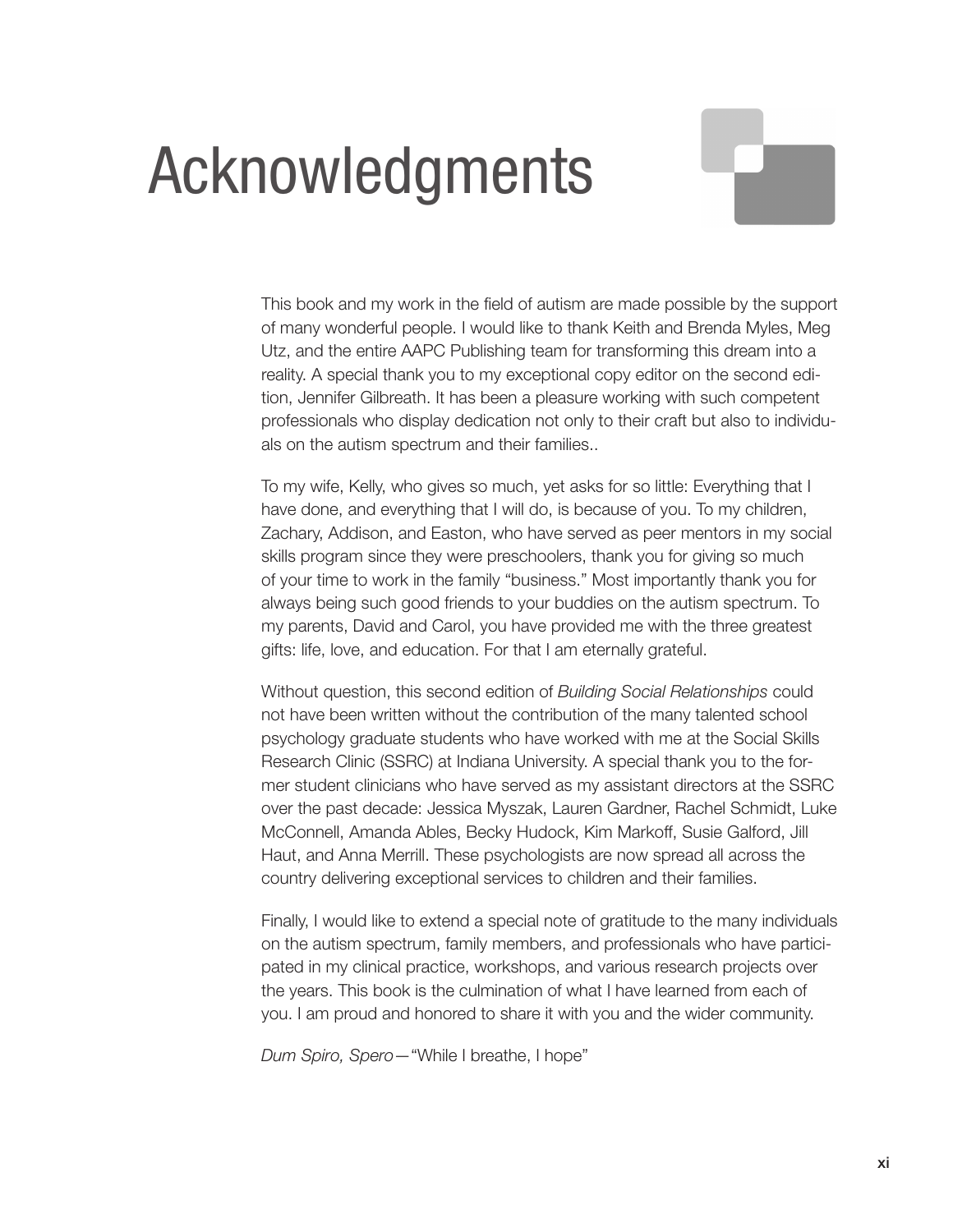# Introduction

The Second Edition of *Building Social Relationships* (BSR-II)

> It has been nearly a decade since the publication of the original *Building Social Relationships* (BSR) book—a book that changed my life. When I wrote it, I hoped that at least a few people beyond my family and friends would read it. My expectations were indeed low. I was in no way prepared for the wonderful response the book would receive. I am certain that much of the success of the original BSR book had to do with its impeccable timing; it was written at a pivotal time in the field of autism. No doubt there was a clear need to teach social skills to youth on the autism spectrum, but many of us were struggling with how to do it *effectively*, and there was a dearth of available resources to guide us down the path of success. My original motivation for creating the BSR program was, in fact, motivated by my complete and utter embarrassment at the results of my own social skill interventions. I had been getting great results with my behavioral interventions, but my social skill interventions were simply ineffective, and if there is one thing I *cannot* stand, it is being ineffectual!

> In the original BSR book, I wanted to promote the idea of teaching social skills *systematically*. "Practicing With Purpose" was my mantra for the book. I had no interest in changing anyone's theoretical orientation or diminishing the importance of anyone else's work. I had one primary goal: to improve and enhance the social outcomes of youth on the autism spectrum. To accomplish this, we needed to change the way we think about and, most importantly, how we teach social skills to youth on the spectrum. I hope that in some small way the BSR book accomplished this goal.

> Since publication of the original BSR book, I have had the great fortune to present the BSR program to tens of thousands of parents and professionals all across the United States and beyond. These professional development workshops always leave me feeling excited and energized about the BSR program and the people who are implementing it. Today, there are numerous BSR programs in existence in schools and clinical settings across the United States. These programs take many shapes and forms and are being implemented by therapists, teachers, and parents who have read the book and/or attended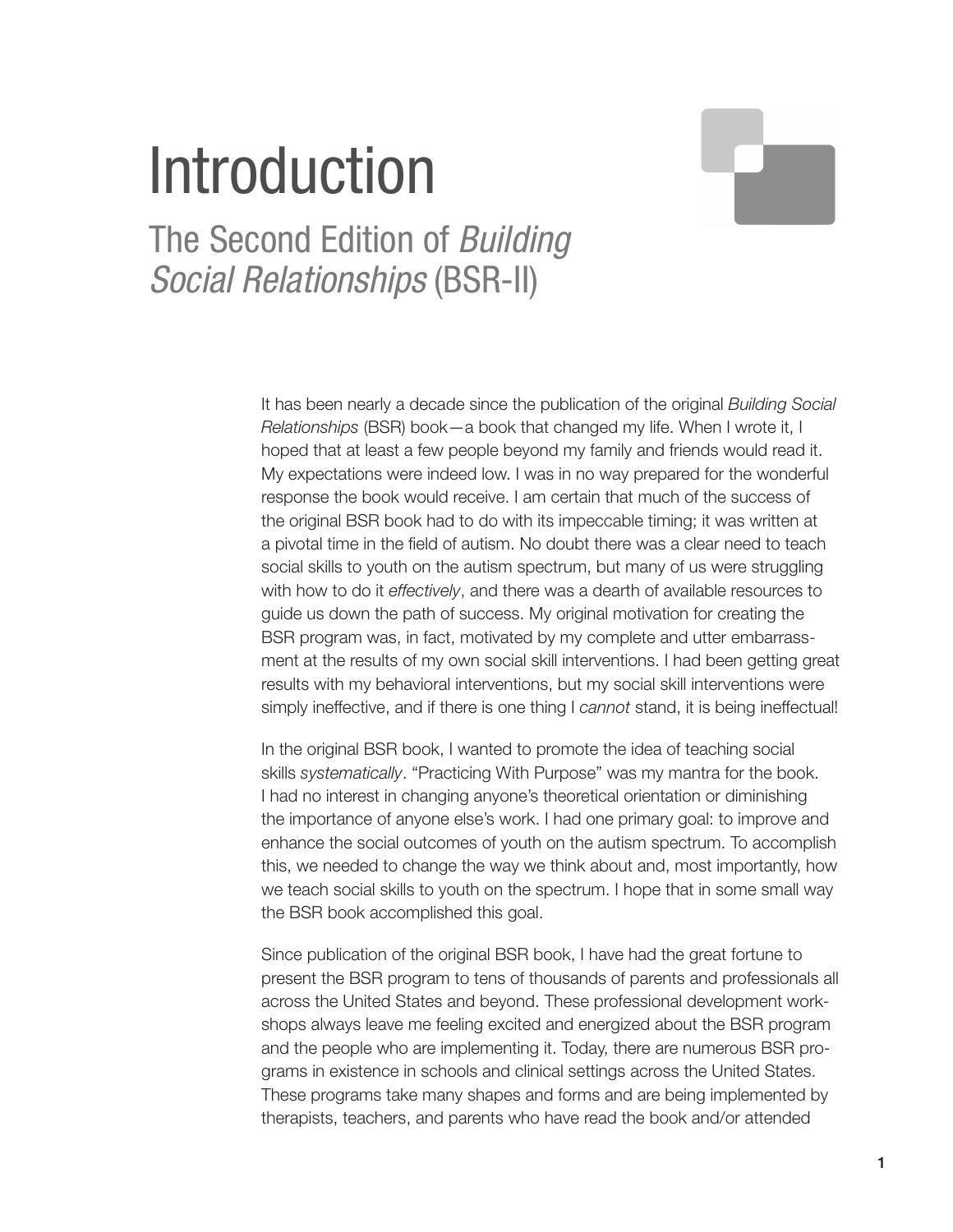BSR workshops. I am heartened by the fact that these folks were able to use the information acquired in the book and workshop to improve the outcomes of their social skills program. However, learning is truly a two-way street. The feedback I have received from parents and professionals has helped me improve my own BSR program. As a result, the program has changed and developed since publication of the original book.

In 2008, I closed my private practice and opened the Social Skills Research Clinic (SSRC), a university-based clinic specializing in social skills programming for youth on the autism spectrum. The SSRC allows me to systematically study social skill strategies and train graduate student clinicians to implement the BSR program. It allows me to figure out what works and what doesn't work in my own BSR program and in social skills programming in general. Most importantly, it allows me to continually expand my own knowledge and skills in the area. In this second edition (BSR-II), when I refer to "our BSR program" I am explicitly referring to the social skills program being implemented at the SSRC. I use the term "our" to denote the substantial involvement of my wonderful and talented graduate students. It is every bit as much *their* BSR program as it is *my* program. As you read this book, I encourage you to continually think about how to design and/or improve *your* BSR program.

## What's New in *Building Social Relationships,* Second Edition?

This is not a new book, per se. It is a second edition. As such, some areas of the book have not changed at all. Aside from some minor "tune-ups," the basic structure and conceptual framework of the BSR program has not changed (e.g., it is still a systematic Five-Step Model). With that said, many changes, updates, and additions have been made. Overall, BSR-II is infused with lessons I have learned in this past decade as a researcher and practitioner.

In terms of conceptualization, one very important change is apparent in the second edition: BSR-II emphasizes the importance of targeting *both* social skills *and* social-cognitive processing. This is reflected in the revisions to the "Thinking" component of the "Thinking, Feeling, Doing" conceptualization introduced in the original BSR. BSR-II highlights the roles of social problem solving, observational learning, and attention in addition to the roles of knowledge, perspective taking, and self-awareness covered in the original book. To reflect this in practice, BSR-II divides the intervention strategy chapters into strategies to teach *social skills* and strategies to teach and activate *social-cognitive processing*.

This enhancement in conceptualization also necessitated an expansion in strategies, particularly in social-cognitive strategies. BSR-II provides 10 new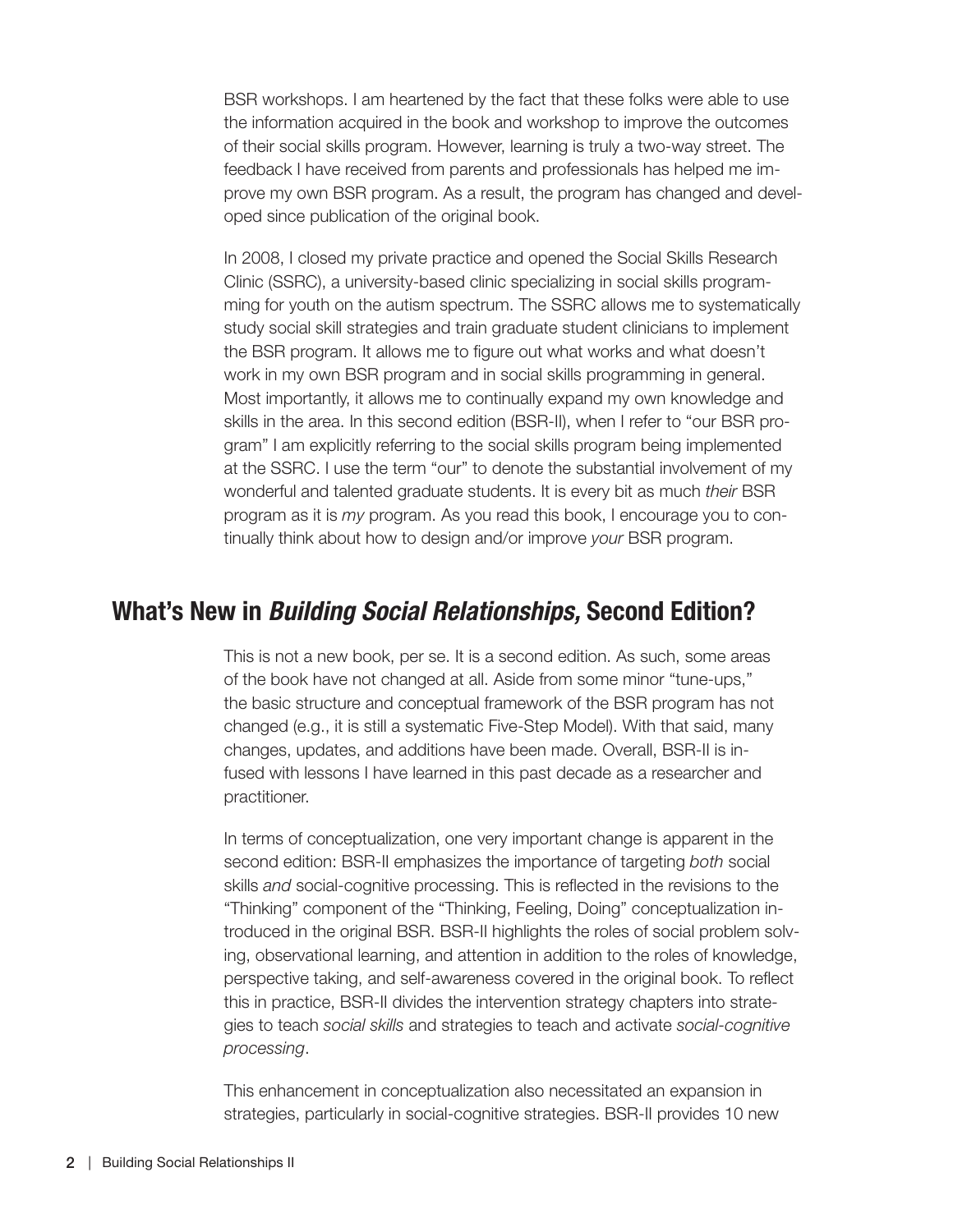strategies to add to your intervention tool chest, many of which were created, developed, studied, and refined in our BSR program at the SSRC. Furthermore, many of the original intervention strategies have been updated or modified to reflect the knowledge gleaned in research and practice. Numerous changes to the implementation procedures of the BSR model (step four of the Five-Step Model) are also covered in BSR-II, including the use of a structured play activity (SPA) and updated session structure plans. In all, BSR-II contains more than 40 social skill intervention strategies.

The two assessment chapters (Chapter 5 and 12) have also been updated to reflect current best practices in the field of social skills programming and current assessment practices in our BSR program. A renewed emphasis is placed on linking intervention objectives to targeted component skills and using outcome measures to monitor progress. Along these lines, BSR-II also contains an updated version of my widely distributed social competence measure, the Autism Social Skills Profile.

# In Closing

The people I have met "on the road" this past decade have been extraordinary. I am certain that many of them are reading these words now. It has been your stories, ideas, encouragement, tears, and laughter that have inspired me to write this second edition of BSR. Let me say this now: this book is for you!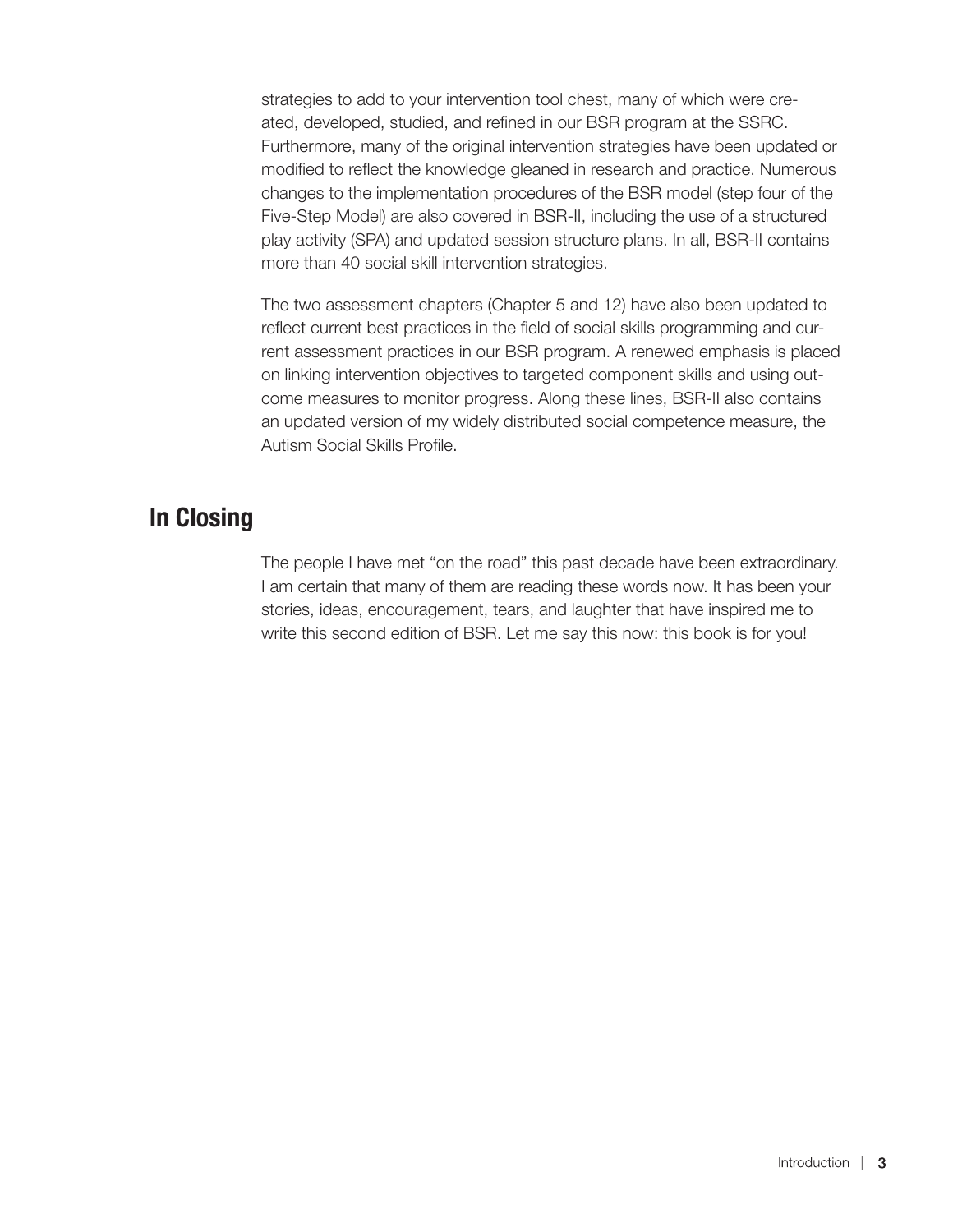# 1

# **Effective** Social Skills Programming

# for Youth on the Autism Spectrum: From Hope to Reality

*"I am not asking for my child to be the life of the party, or a social butterfly. I just want her to be happy and have some friends of her own. She is a wonderful kid, and I hope someday others can see that."*

—MOTHER OF A CHILD ON THE AUTISM SPECTRUM

When I first shared this quote in the original BSR book, I wanted to communicate the frustration many parents felt regarding their child's social functioning and social skills programming. Parents could see the potential and desire in their children to make friends but were frustrated by the lack of programs and resources available to foster this potential. This particular parent was lamenting the fact that her child had many wonderful qualities to offer, but these qualities were going unnoticed by others. Her wish was simple: she wanted to help her daughter make just *one* friend. Fortunately, she found an effective social skills program for her daughter, and she got her wish and so much more. By sharing this quote, I wanted to communicate what I believe to be the *essence* of social skills programming: to promote positive and enduring social relationships in youth on the autism spectrum—that is, to *build social relationships*.

I was also trying to counter—no, to *challenge*—the long-held notion in the field of autism that social skills programming was futile for most children on the autism spectrum because they were destined for a life of isolation and solitary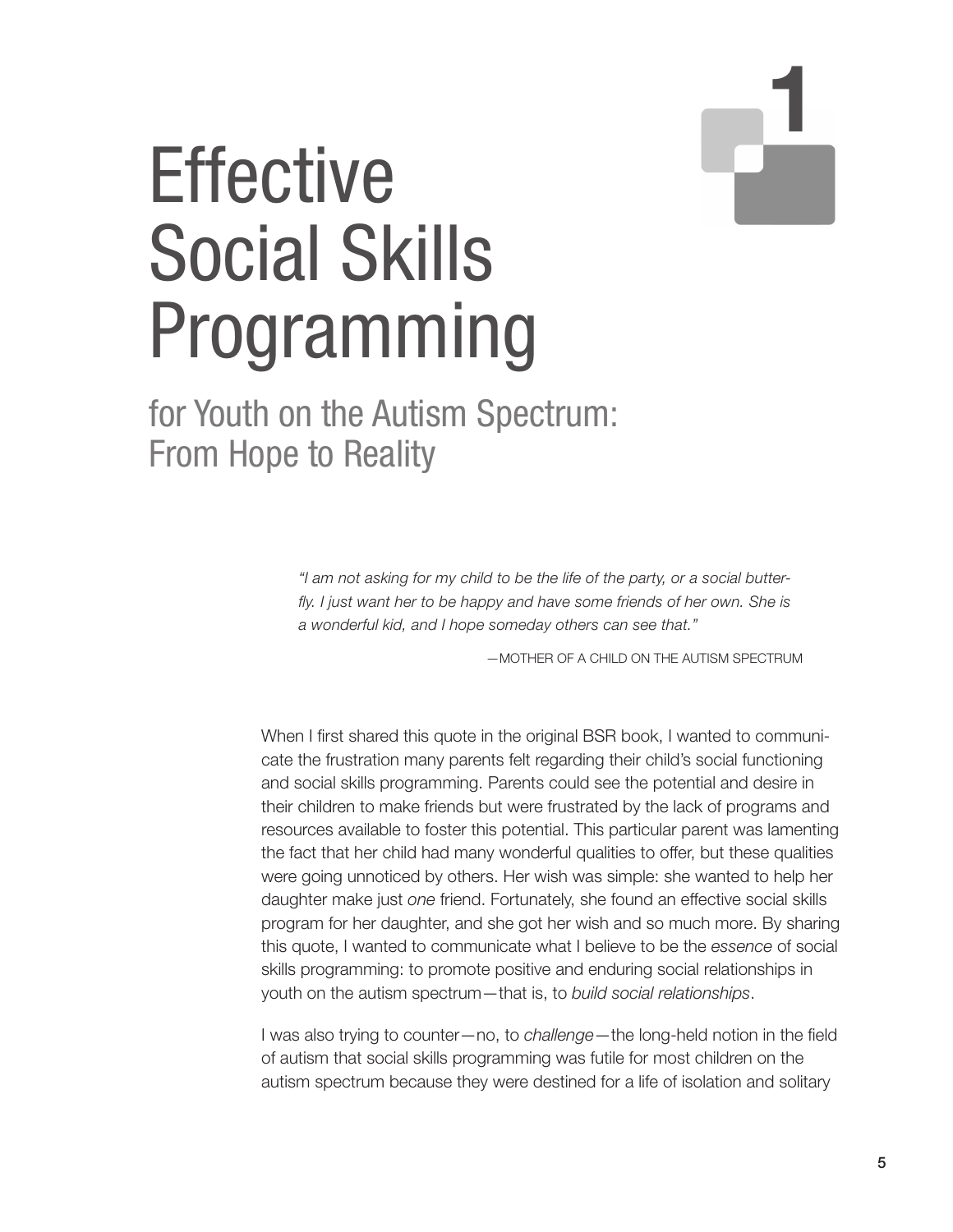play. The prevailing sentiment at the time was that we might be able to get the child to *tolerate* social interactions, but we would probably never teach them to *thrive* and enjoy social interactions. Fortunately, much has changed in the past decade! Our knowledge of social skills programming has expanded, and the number of available resources has exploded. Consequently, our hopes and expectations for youth on the spectrum have also been elevated. I have seen the changes firsthand in the children participating in my BSR program and in the stories I hear from parents and practitioners all across the United States. Youth on the autism spectrum are making and keeping friends more than ever, and yes, some are even blossoming into "social butterflies" in their own right.

The social "ceiling" for youth on the autism spectrum has never been higher. However, there is still so much work to be done. I still hear from many parents who are tremendously concerned about their child's social functioning and their future quality of life. They still see them struggling to build and maintain social relationships; still see them experiencing peer failure, rejection, and relentless bullying; still see them dealing with social anxiety and depression; and still see them experiencing social isolation. Not coincidentally, I also am still hearing from practitioners who are frustrated by the tepid results of their social skills program. I guess the more things change, the more they stay the same.

Now, more than ever, our field and, more importantly, our children are in desperate need of effective social skill programs. Not just EASY social skills programs, but EFFECTIVE social skills programs. I have revised this book with the lasting beliefs that we have long undervalued social skill instruction in our schools and clinics and that we have significantly underestimated the social potential of individuals on the spectrum. The time for change is long overdue.

#### What Are Social Interaction Skills?

Prior to discussing *effective* social skills programming, we should start by clarifying what social skills are. There still seems to be much confusion regarding the term *social skills*. To some, social skills refer to skills that assist a child in developing social relationships. To others, social skills refer to any behaviors that keep a child out of trouble! To avoid confusion, it is important to present a working definition. I am essentially an academic geek. As such, my favorite definition of *social skills* happens to be quite dry and boring: "Socially accepted learned behaviors that enable a person to interact with others in ways that elicit positive responses and assist the person in avoiding negative responses" (Elliott, Racine, & Busse, 1995, p. 1009).

For those of you who fell asleep somewhere between "socially acceptable" and "elicit positive responses," let me tease out the important points of the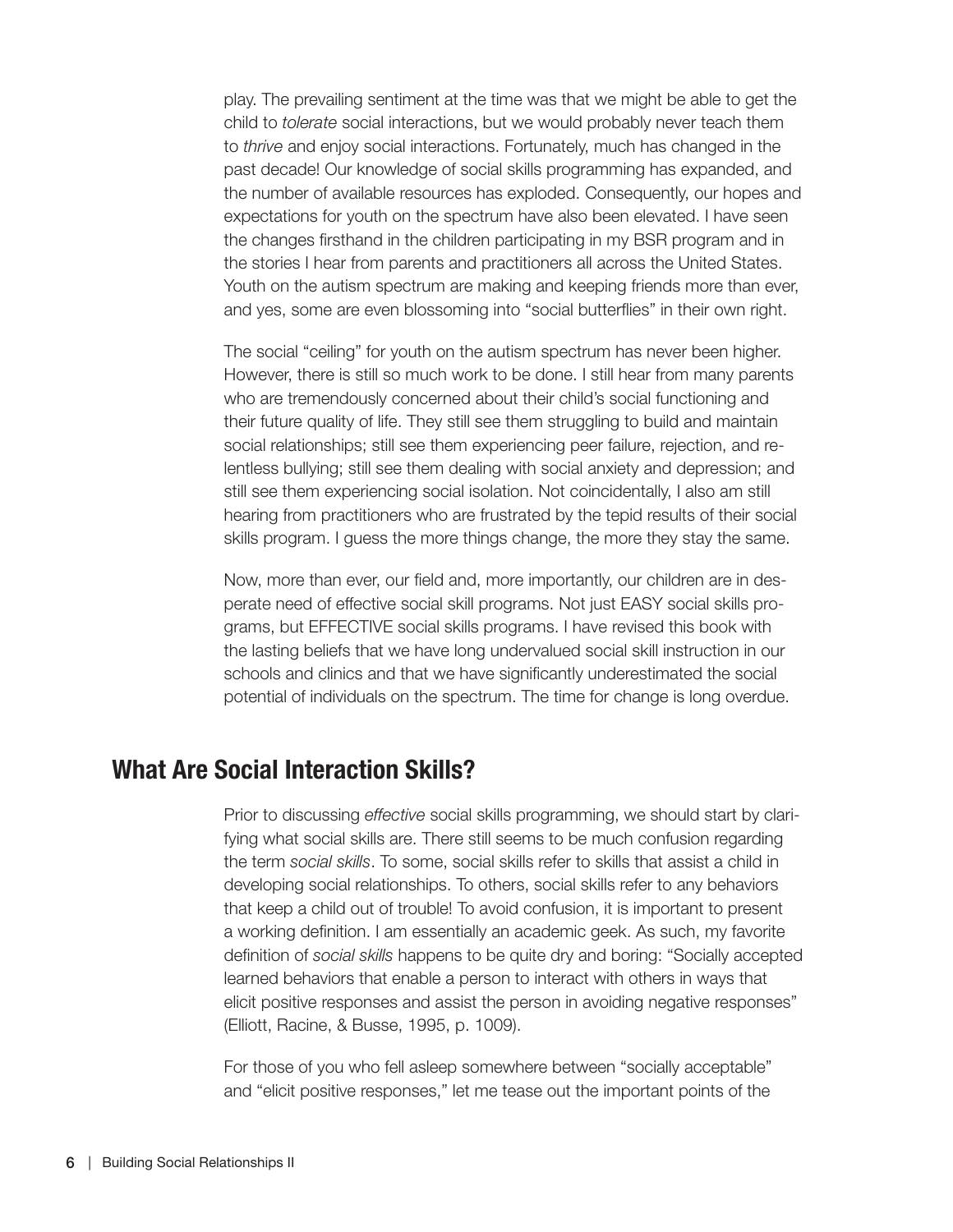definition. For me, the most important aspect of the definition is the phrase "learned behaviors." Social skills are indeed learned. Whether you are asking a peer to play on the swings or asking your boss for a raise, you are using social skills that you have learned in the course of your life.

Yet here is the rub. Most "neurotypical" children acquire basic social skills (e.g., turn taking, initiating conversations) quickly and easily through experience, modeling, and trial and error. The brains of most children are seemingly prewired to learn and perform social behaviors. For children on the autism spectrum, however, the process is much more difficult. Whereas many children learn these basic skills simply through exposure to social situations, children on the spectrum often need to be taught skills explicitly, or, in the case of social-cognitive processes, they need to have them *activated*.

The second important aspect of the definition is the phrase "elicit positive responses and assist in avoiding negative responses"—that is, when we teach social skills, we need to continually ask ourselves: "Will this skill be positively received by peers, and will it help the child avoid negative responses from peers?" Remember, the purpose of social skills instruction is to facilitate *positive* interactions with *peers*. Sometimes we make the mistake of focusing too much on teaching skills that only adults will appreciate, such as manners and etiquette.

Social skills, or social behaviors, are tremendously important to consider and target when designing a social skills program, but they represent merely half of the equation. We must also target social-cognitive processing. Social cognition involves our understanding of the thoughts, intentions, motives, and behaviors of ourselves and others (Flavell, Miller, & Miller, 1993). To be successful socially, we must engage in effective social-cognitive processing, such as perspective taking, self-awareness, social problem solving, and attention.

I have a personal confession to make: I am captivated by social behavior! I can't stop myself from watching and eavesdropping on the social interactions of others. To me, no television show can match the intrigue and drama of real-life social interactions. It is also a wonderful way to learn about social interaction skills. Much of the conceptualization that I present in this book comes directly from observing people (both children and adults) interact with others. The next time you find yourself at a school board meeting, fast-food joint, faculty gathering, cocktail party, or other social functioning, watch how people interact. Notice what they are doing, acting, feeling. Notice how they move their bodies, modulate the tone of their voices, or express their feelings and interests through nonverbal means. Although I can't predict exactly what you will observe, you are bound to notice a great variety in the styles and skill levels of these adult participants.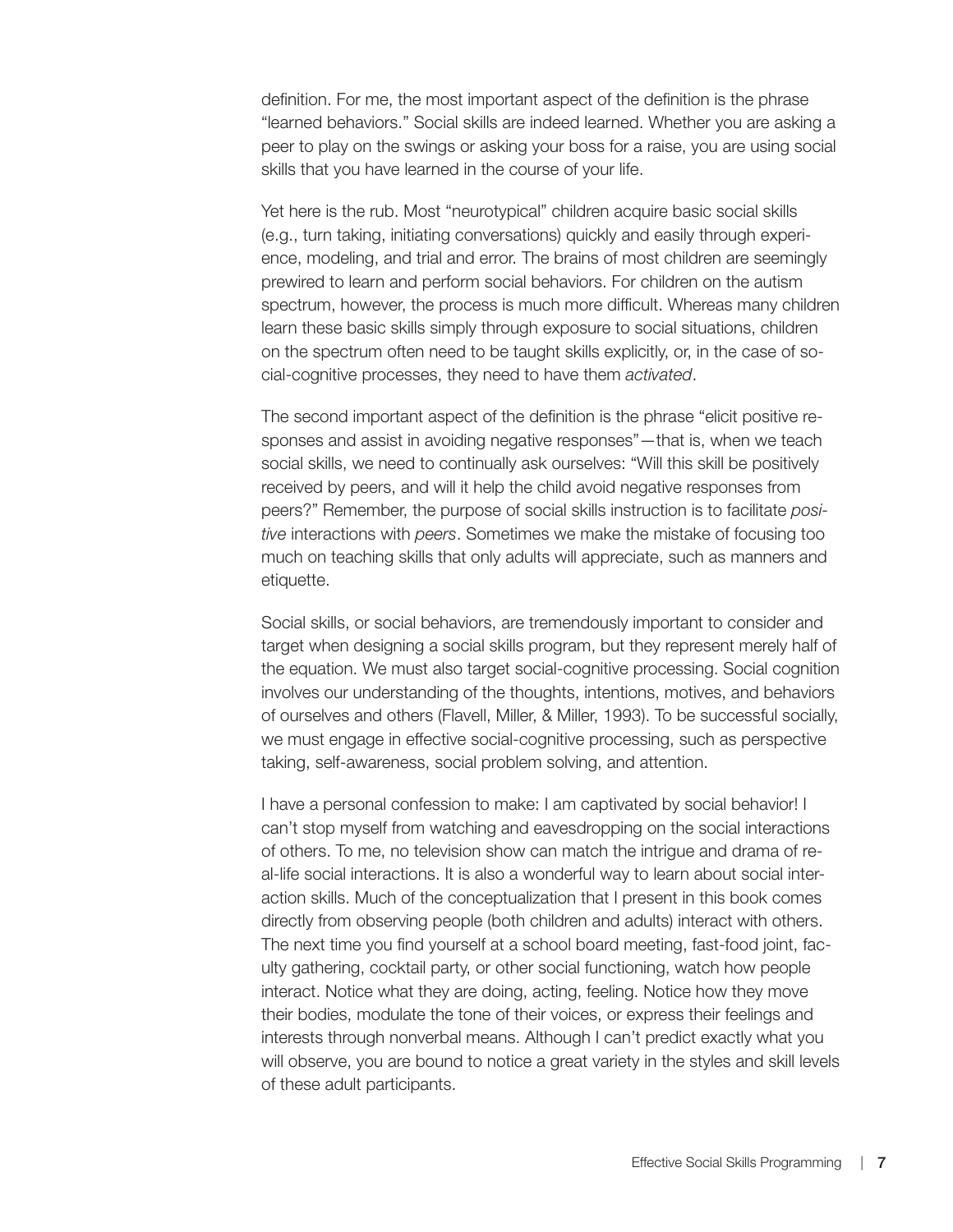Let's move on to school-aged children and the seemingly chaotic social environment that is the school playground. What are the kids doing? Are they standing around chatting about current affairs and other worldly matters? NO! They are doing what kids were meant to do. They are playing, running, spinning, jumping, arguing their points, braiding hair, and chasing each other. Now ask yourself the following questions: What are the characteristics and qualities of the children who are socially successful? What social interaction skills are required for children to be successful in this environment, and how do we teach these skills? It is the answers to these and similar questions that this book will attempt to answer.

Finally, when I discuss social skills in this book, I am not just referring to generic "pro-social" skills such as raising your hand to speak, standing quietly in line, or other behaviors that make adults happy or our jobs easier. I am referring to *social interaction* skills because the term accentuates the human *interactional* component of social skills. The term also incorporates both social skills (or behaviors) and social-cognitive processing because both are essential to successful social interactions. *Social interaction skills are the building blocks of successful social relationships*.

## Why Teach Social Interaction Skills?

Social interaction skills are critical to successful social, emotional, and cognitive development. Although social skill deficits are a central feature of autism spectrum disorder (ASD), few children receive adequate social skills programming (Hume, Bellini, & Pratt, 2005). This is a troubling reality, especially considering that the presence of social impairment may portend the development of more detrimental outcomes. Poor social skills have been linked to numerous negative social and emotional outcomes such as social failure and peer rejection, bullying (for both the bully and victim), anxiety, depression, substance abuse, suicidal ideation, delinquency, and other forms of psychopathology (Bellini, 2006; Cook, Williams, Guerra, Kim, & Sadek, 2010; Tantam, 2000). Furthermore, positive social skills and social-emotional instruction have been associated with positive academic outcomes such as improved grades and test scores (Durlak, Weissberg, Dymnicki, Taylor, & Schellinger, 2011).

Most important to quality of life outcomes, social skill deficits impede our ability to establish meaningful social relationships, which often leads to withdrawal and a life of social isolation. Our lives are filled with thousands of social interactions and relationships that make up our social network or support system. Many of these relationships are rich and meaningful; others are not so fulfilling. Regardless, our social network provides the foundation for later social relationships and career opportunities. In fact, according to prominent researcher Sheldon Cohen (2004), the presence of a social support system may prevent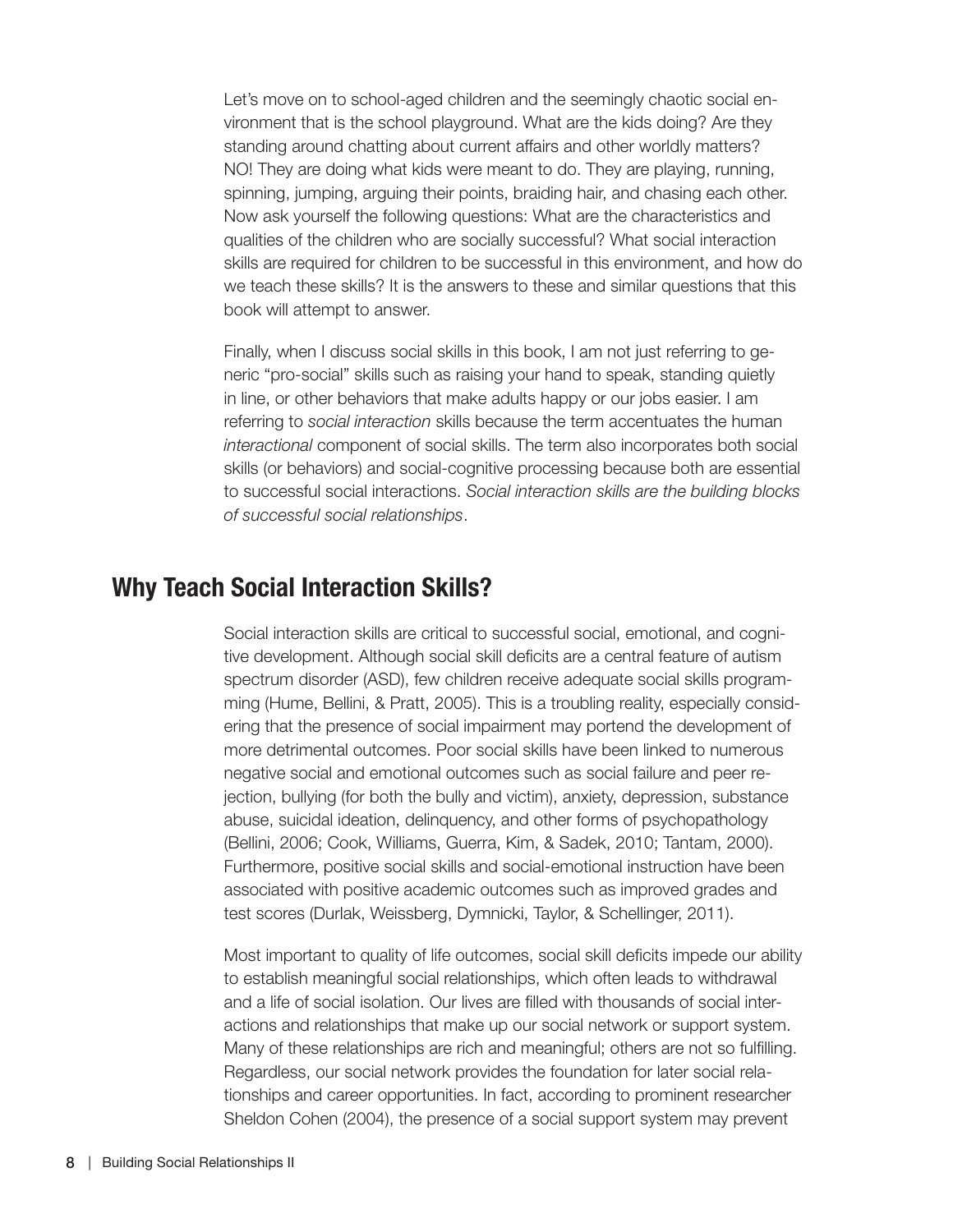or even eliminate the stress associated with peer failure by promoting the ability to cope with stress. Cohen has also found that participation in positive social relationships promotes positive psychological states, such as self-worth, self-efficacy, and positive affect (i.e., general happiness). Finally, Cohen's research has shown that social participation (which he refers to as *social integration*) even promotes physical health and reduces susceptibility to certain medical illnesses.

As we develop and establish relationships with more people, our social network expands—friends beget friends. However, this expansion of the social network, and the benefits that come with it, will only occur if we have the necessary social interaction skills to be successful. Teaching these social interaction skills is the primary purpose of the BSR program.

## The Need for EFFECTIVE Social Skills Programming

In our zeal to advocate for social skills programming for children on the autism spectrum, we sometimes find ourselves settling for ANY social skills program. Yet research on social skills interventions suggests that being in a social skills program does not necessarily guarantee that your child will learn and demonstrate successful social skills. I am sure that this does not come as a surprise to most of you; I receive countless numbers of calls and email messages from parents of children on the autism spectrum who are dissatisfied with their child's social skills program. We don't just need more social skills programming, we need *better* social skills programming.

A number of meta-analytical studies have been performed on social skill intervention studies involving children and adolescents with and without ASD. *Meta-analysis* refers to a systematic review of the collective outcomes of a particular area of inquiry. A primary purpose of a meta-analysis is to determine whether a particular strategy is effective. In general, these studies have yielded variable results on the effectiveness of social skill interventions for youth, with most indicating that social skill interventions often produce disappointing treatment outcomes (Bellini, Peters, Benner, & Hopf, 2007; Forness & Kavale, 1996; Gresham, Sugai, & Horner, 2001; Mathur, Kavale, Quinn, Forness, and Rutherford, 1998; Quinn, Kavale, Mathur, Rutherford, & Forness, 1999; Reichow & Volkmar, 2010; Wang, Parrila, & Cui, 2012; Wang & Spillane, 2009).

In 2007, I unwittingly set off a firestorm in the field of autism with the publication of a meta-analysis on school-based social skills interventions for children and adolescents on the autism spectrum (Bellini, Peters, Benner, & Hopf, 2007). Results of the meta-analysis suggested that school-based social skills interventions were only minimally effective for these children. Nearly half of the reviewed studies produced ineffectual intervention effects and most produced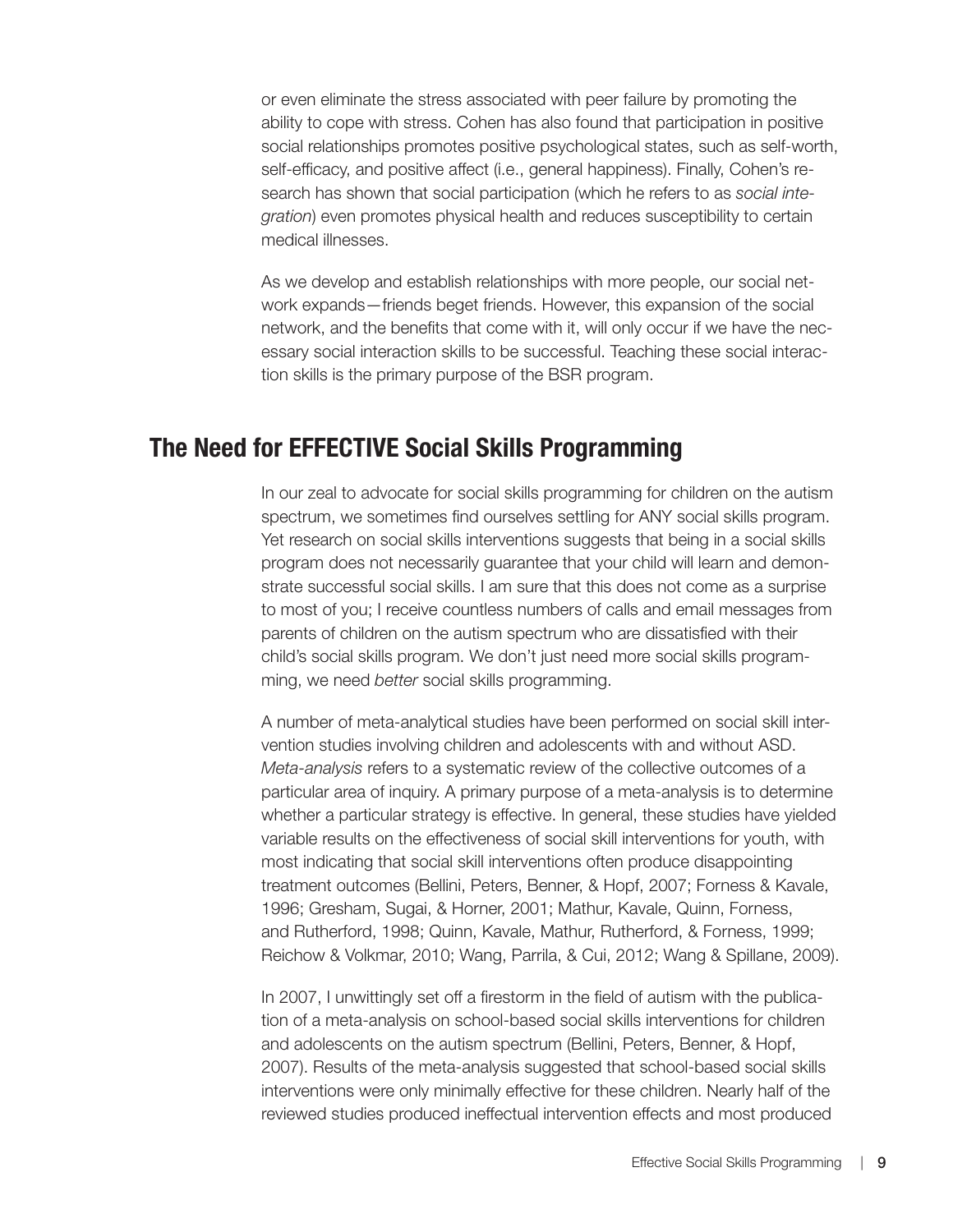poor generalization effects (i.e., the results did not transfer to other settings or with other persons not involved in the intervention). This last finding was very important because if you don't have generalization, then you do not have an effective social skills program.

I received many calls and emails from parents, clinicians, and researchers after the study was published, and many were quite positive. However, not all were so congratulatory. Some of the folks who contacted me were actually quite angry! One parent even called me "anti-social skills training." I could understand where she was coming from, but still, that was harsh! Calling me anti-social skills training is a little like calling a registered dietician "anti-diet" for saying that most diet plans fail. Well, guess what: most diets do fail. You know what else? Most social skills programs fail too! But they don't have to fail. They just have to be implemented better.

# The Ingredients of Effective Programming

Though hard to swallow for some, the results of these previous meta-analytical studies provided us with a great deal of useful information. Most importantly, they provided us with the "ingredients" of successful social skills programming, such as using a sufficient dosage (i.e., number of hours of intervention), implementing interventions in natural environments, discerning between types of skill deficits, conducting a thorough assessment of social skills, identifying the precise component skills that needed to be targeted, and perhaps most importantly, implementing social skills programming systematically. My research and clinical experience makes it abundantly clear to me that social skills training can be quite effective when these ingredients are applied to the social skills program (Bellini, Benner, & Peters-Myszak, 2009). This section briefly discusses the ingredients of successful social skills programming as elucidated by meta-analytical research and my own clinical experiences.

Gresham et al. (2001) recommended that social skill interventions be implemented more intensely and frequently than the level presently delivered to children with social skill deficits. Although the researchers did not recommend a specific dosage, they stated that 30 hours of instruction spread over 10–12 weeks was insufficient. If you are an educator, you are probably thinking "How in the world can we teach social skills for 30 hours over the course of 10–12 weeks?" The answer is that you can't! Social skills training should take place throughout the day and in every environment that the child enters, including the home, the school, and the community.

Gresham and colleagues also noted that the weak outcomes of social skill interventions can be attributed to the fact that these interventions often take place in "contrived, restricted, and decontextualized" (p. 340) settings, such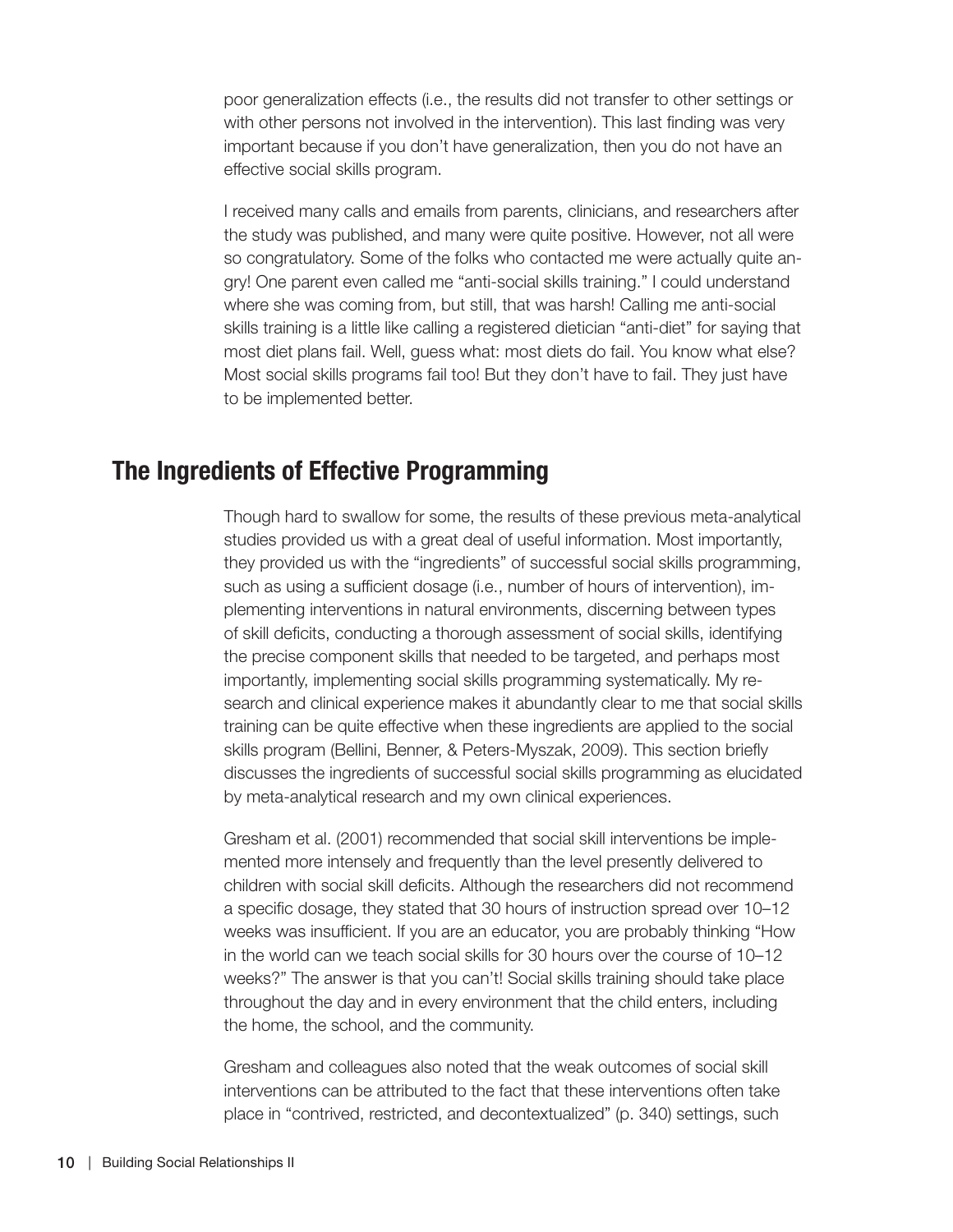as resource rooms or other "pull-out" settings. The results of my meta-analysis supported this assertion. Intervention and generalization effects were significantly lower for interventions that were implemented in pull-out settings only (Bellini et al., 2007). Think about the absurdity here. We pull kids out of rich social environments (classroom or playground) to teach social skills in a contrived setting (resource room). That's like a football coach pulling his team off the field and taking them to Starbucks to run through some plays!

Does this mean that we should stop teaching social skills in pull-out settings? No, but it does make it clear that we can't *only* teach social skills in pull-out settings. In other words, social skills training should not stop the moment the child leaves the resource room or therapist's office. Remember this mantra: *Every environment the child enters presents an opportunity to teach social skills.*

Matching the type of skill deficit with the type of intervention strategy is also an essential aspect of quality social skills programming (Gresham et al., 2001) and is a key feature of the BSR model (step two of the Five-Step Model, discussed later in this chapter). Discerning between types of skill deficits (skill acquisition deficits and performance deficits) is essential because it guides our selection of intervention strategies. It determines whether we need to teach a new skill or enhance the performance of an existing skill. In my meta-analysis, only 1 of the 55 studies purposefully matched the type of intervention strategy to the type of skill deficit. I should add that this one study also demonstrated positive outcomes.

Another ingredient of effective social skills programming is comprehensive assessment (Step 1 of the BSR model). It is imperative that we assess the child's social functioning before, during, and after social skills programming. Without an assessment component, interventions are poorly conceptualized and lacking in direction and objectivity. Too often professionals and parents begin social skill interventions without conducting a thorough social skills assessment. When asked what they are teaching the child, they may respond "friendship skills" or "social skills." What exactly does that mean? It would be analogous to a mathematics teacher responding to a similar question with "math skills" or a dance instructor with "dance skills." Assessment allows us to identify and target the precise social skills the child needs to be successful in social interactions with peers. Quinn et al. (1999) found that social skills programs that targeted specific social skills (e.g., turn taking, social initiations) were more effective than programs that focused on more global social functioning, such as friendship skills, cooperation, and so on. We need specificity in our intervention planning. We do not teach friendship skills, we teach the specific skills that compose "friendship skills," such as joining in an activity with peers, asking a peer to join you in an activity, responding to the greeting of others, initiating a greeting, reading and understanding the facial expressions of others, inferring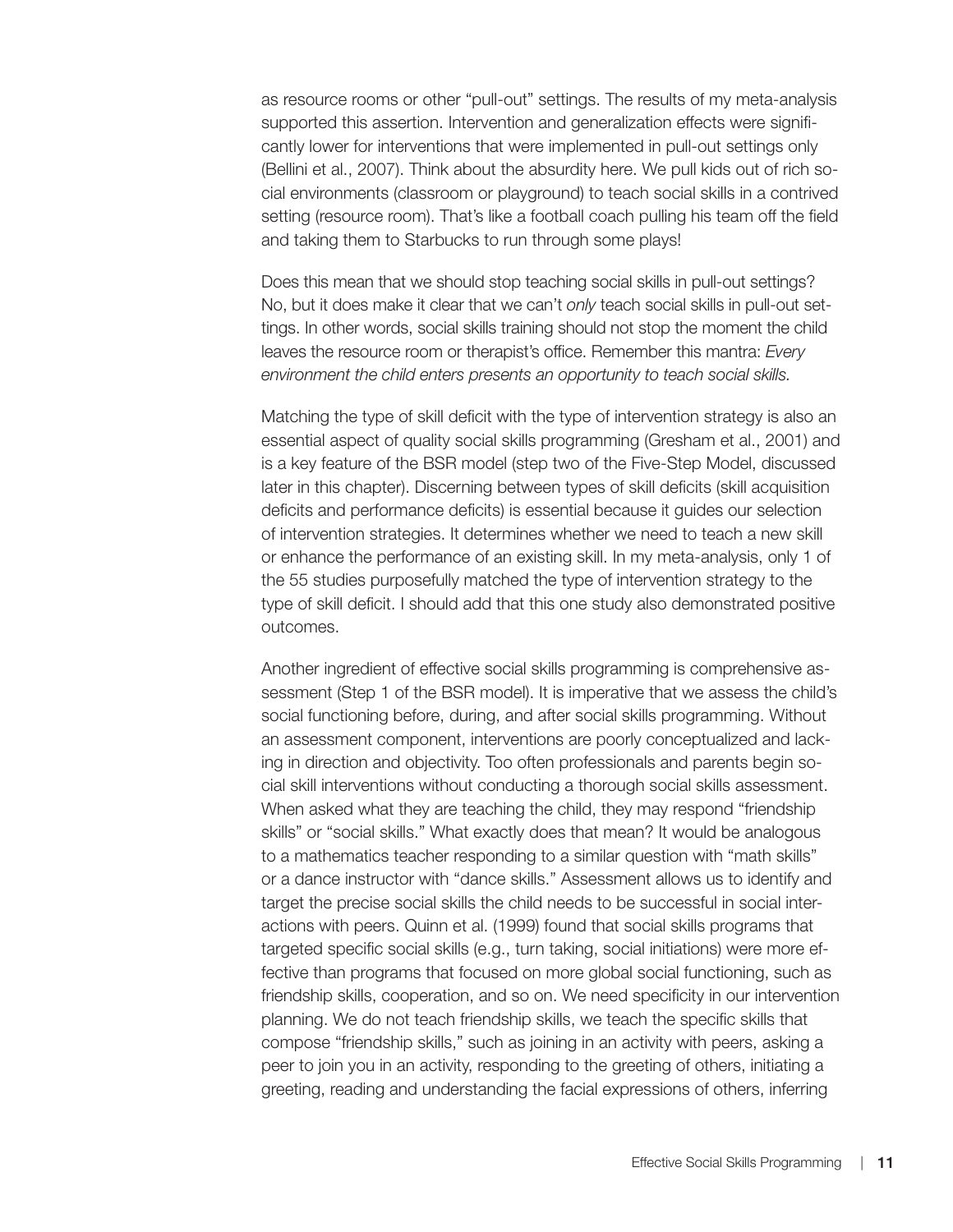the interests of others, maintaining reciprocal conversations, and so on. In addition, without assessment it is impossible to know for sure whether the social skills program is effective.

Another reason why social skills strategies—especially those designed for the general population of children, such as board games, classroom activities, and software packages about friendships and appropriate classroom behavior may not be effective for children on the autism spectrum is because they tend to be too subtle or indirect. For instance, a school counselor was frustrated with the progress she was making with a student on the autism spectrum. She stated that the program was showing positive results with "other kids in the group," but the student on the spectrum didn't seem to "get it." Indeed, he was not "getting it!" The reason was quite apparent. The school counselor was attempting to teach the students about the concept of friendship using board games and by showing videos depicting other children signing songs about being a "good friend." This may be acceptable for some children, but for children on the spectrum it is too subtle a form of instruction. Instead of spending countless hours teaching the child about the concept of friendship, the instruction should have focused on skills that the child could use to make and keep friends. Plus, the concept of friendship is much easier to understand once you have had a friend or two! For example, I worked with one child who told me that he had two friends at school. When I asked his teachers about this they informed me that those two "friends" were actually two girls who followed him around calling him names and making fun of him. To him, they were friends simply because they were the only two kids on the playground who paid attention to him!

These ingredients to effective programming will permeate the content of this book, because they were considered very carefully when I developed and later modified the BSR program. The BSR program addresses the need for *effective* social programming for youth on the autism spectrum by providing a systematic social skills program that incorporates these ingredients at each step of the model.

# The Building Social Relationships Program: A Systematic Five-Step Model for Social Skills Programming

*Systematic* is defined as "methodical in plan and procedure, and marked by thoroughness and regularity; presented or formulated as a coherent body of ideas or principles" (merriamwebster.com). Applying this definition, we can say that much of the academic and behavioral programming in schools is often delivered systematically. When dealing with problem behaviors, schools often follow a process that utilizes a functional behavior assessment. First, they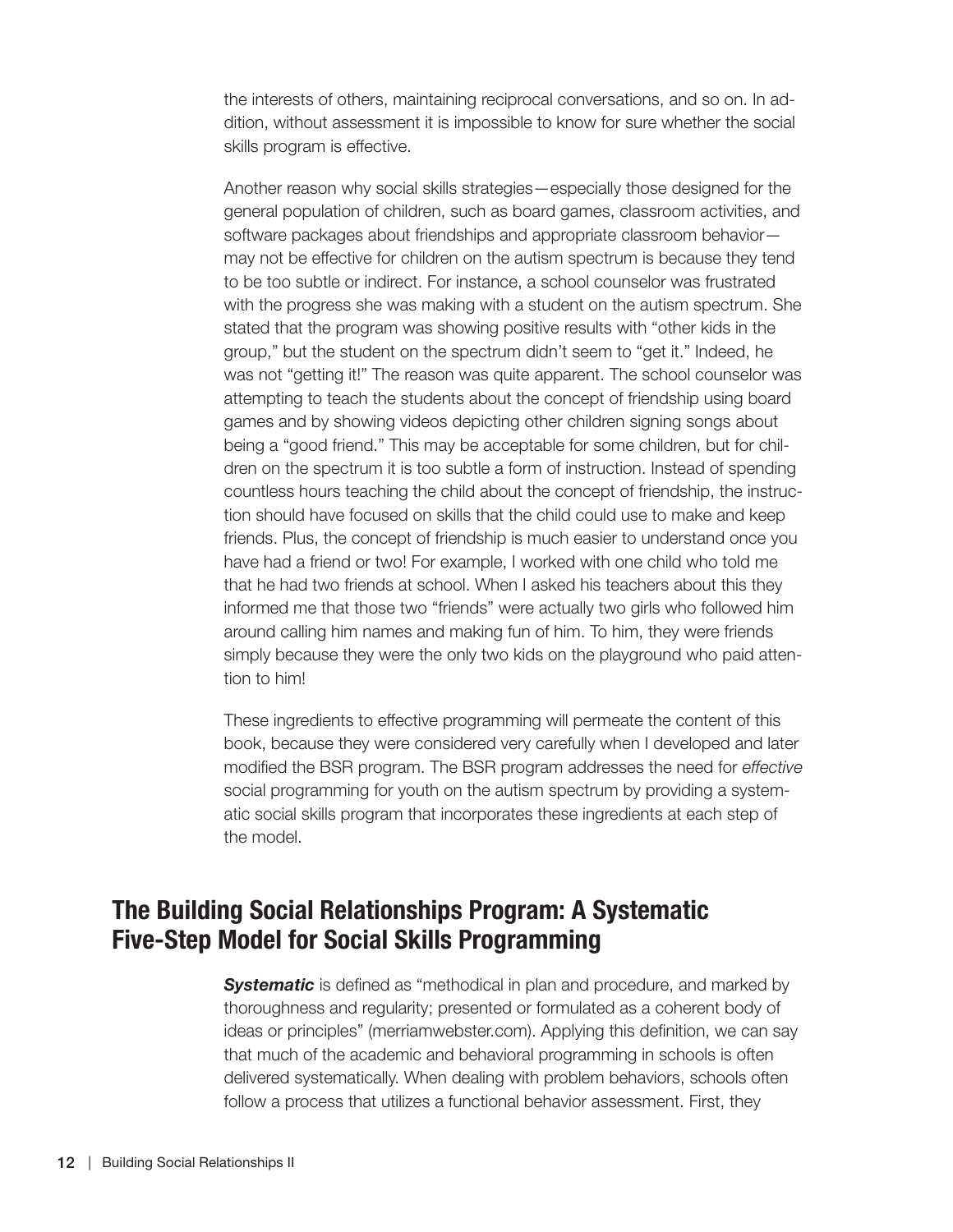determine the function of a behavior by identifying antecedents and consequences. Next, educators develop a hypothesis as to why the behavior is occurring and then develop an individual behavior plan that addresses the data collected in the assessment.

In addition to behavioral programming, schools routinely address academic functioning systematically. For academic skills, many schools are implementing a response to intervention approach to programming that emphasizes the collection of systematic data. In this approach, teachers collect pre-assessment data to ascertain the child's current level of functioning. They then provide instruction that is suited to the child's individual level of performance. Performance is then assessed on a continual basis throughout the school year. The use of functional behavior assessment (FBA) and response to intervention (RtI) approaches in the schools is driven by federal special education laws that mandate their use.

When it comes to social skills programming in schools, systematic programming is not always taking place. Usually schools have no organized plan for teaching social skills. Although social goals are commonly developed for students on the autism spectrum, they are rarely based on a reliable and valid assessment of social functioning. Furthermore, seldom do social skill interventions proceed in a methodical or systematic fashion. Commonly, social skills programming is relegated to inferior status and only implemented when teachers and other school practitioners have the extra time to address it. Another common occurrence is for educators to deliver a single intervention strategy under the guise of social skills programming. For instance, a member of the school team might go to a workshop on the topic of social narratives, become enthusiastic about writing stories, and then proceed to implement this strategy for numerous students on her caseload and for every behavior that occurs! For the child who makes inappropriate comments, she writes a story. For the child who violates the personal space of others, she writes a story. For the boy who runs into the girls' bathroom—you guessed it, she writes another story. This is an example of *chasing a behavior*. This is not systematic programming.

The problem with this method is that implementing a single strategy without conducting an assessment or determining how the strategy fits into the child's overall social skills program is not *systematic programming*. In addition, instead of chasing multiple behaviors, we need to determine (via assessment) which common underlying deficits may be contributing to their occurrence. For instance the student may be making inappropriate comments, violating personal space, and running into the girls' bathroom as a result of an inability to read nonverbal cues of others, take another person's perspective, and a lack of self-awareness. Instead of a single social narratives, the student would probably benefit from a social narratives intervention as well as instruction on reading nonverbal cues, perspective taking, self-awareness, and behavior rehearsal to practice the skills covered in the social narratives. Instead of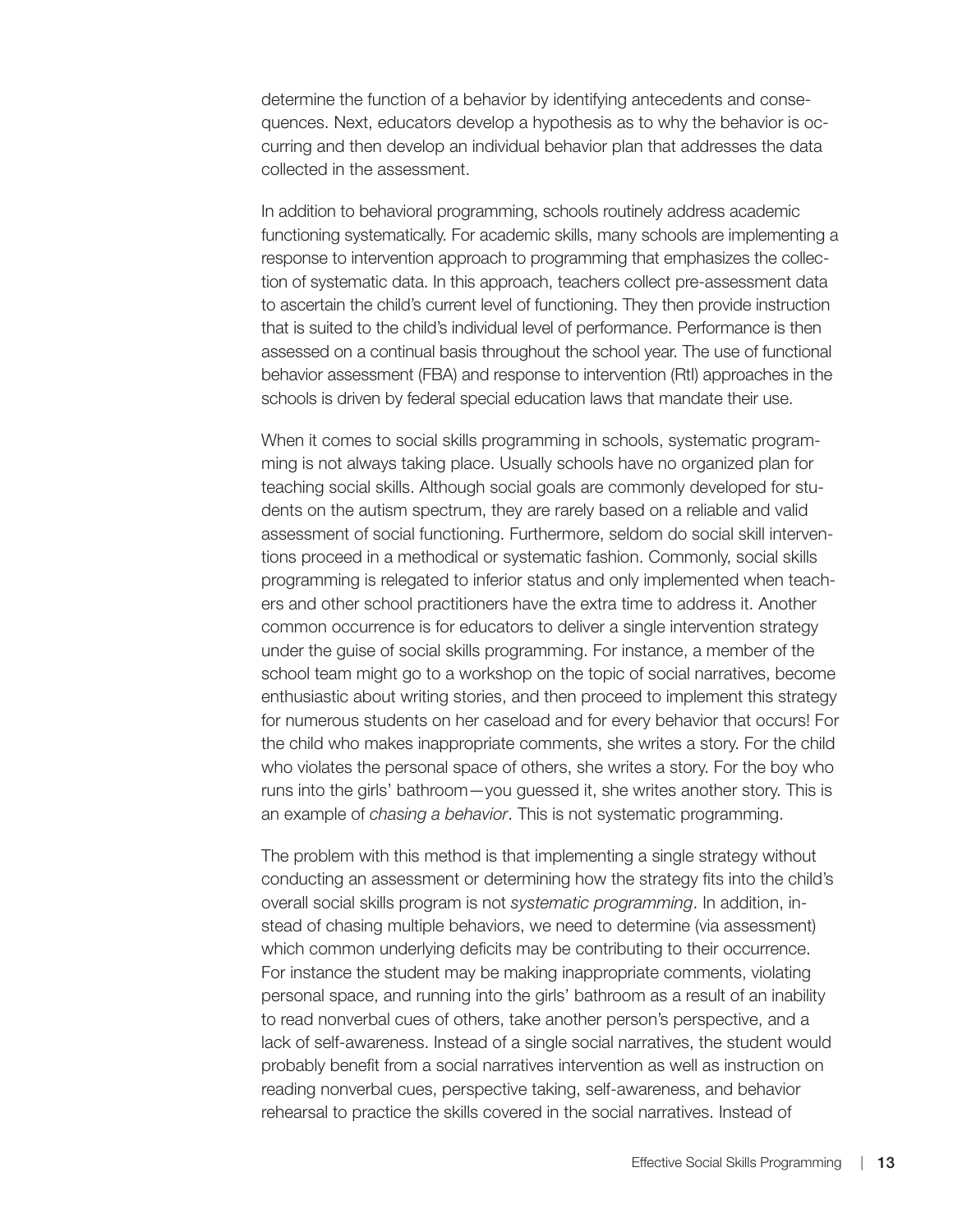implementing an intervention for each problem behavior, this more complete intervention would likely address all three behaviors because it addresses the underlying deficits contributing to the behaviors. In this example, the educator's mistake was not the use of a social narratives; it was the use of the social narratives in isolation and without first collecting data on the nature of the child's social skill deficits. Her intervention, although well intended, was short sighted, disjointed, and too narrowly focused. Systematic programming follows a methodical and orderly process that is thorough and comprehensive.

A primary purpose of the BSR program is to guide parents and professionals through the process of designing and implementing effective social skills programming for children on the autism spectrum. Although practical strategies and tools are presented, this book is more than just a collection of activities. I have spoken to parents and professionals who have purchased books and resources that were filled with wonderful activities, worksheets, and other strategies to teach social skills to children on the spectrum. Unfortunately, many never got around to using them or used them briefly before giving up. The most common complaints that I hear from parents and professionals is that they don't know where to begin the program or how to use the various strategies available to them. Another frustration I hear from parents is that the particular strategy proposed in the book was not effective for their child. Indeed, not all strategies are effective for every child. As such, it is imperative that we not put all our eggs in one basket, as it were, when it comes to selecting and utilizing intervention strategies.

The BSR program is purposefully flexible enough to allow room for a comprehensive array of strategy options. It provides both a conceptual framework for understanding social functioning and practical tools for assessing and teaching social skills to children on the autism spectrum. The BSR program addresses the ingredients of effective and systematic social programming. The model incorporates the following Five-Step Model:

- 1. Assess Social Functioning
- 2. Distinguish Between Skill Acquisition and Performance Deficits
- 3. Select Intervention Strategies
- 4. Implement Intervention
- 5. Evaluate and Monitor Progress

The first step of the model consists of conducting a thorough assessment of the individual's current level of social skills functioning. This book provides information on how to evaluate social performance and how to identify the specific skills that will be the target of the intervention. After the assessment is complete, step two is to discern between skill acquisition deficits and performance deficits. Information is provided on how to distinguish between these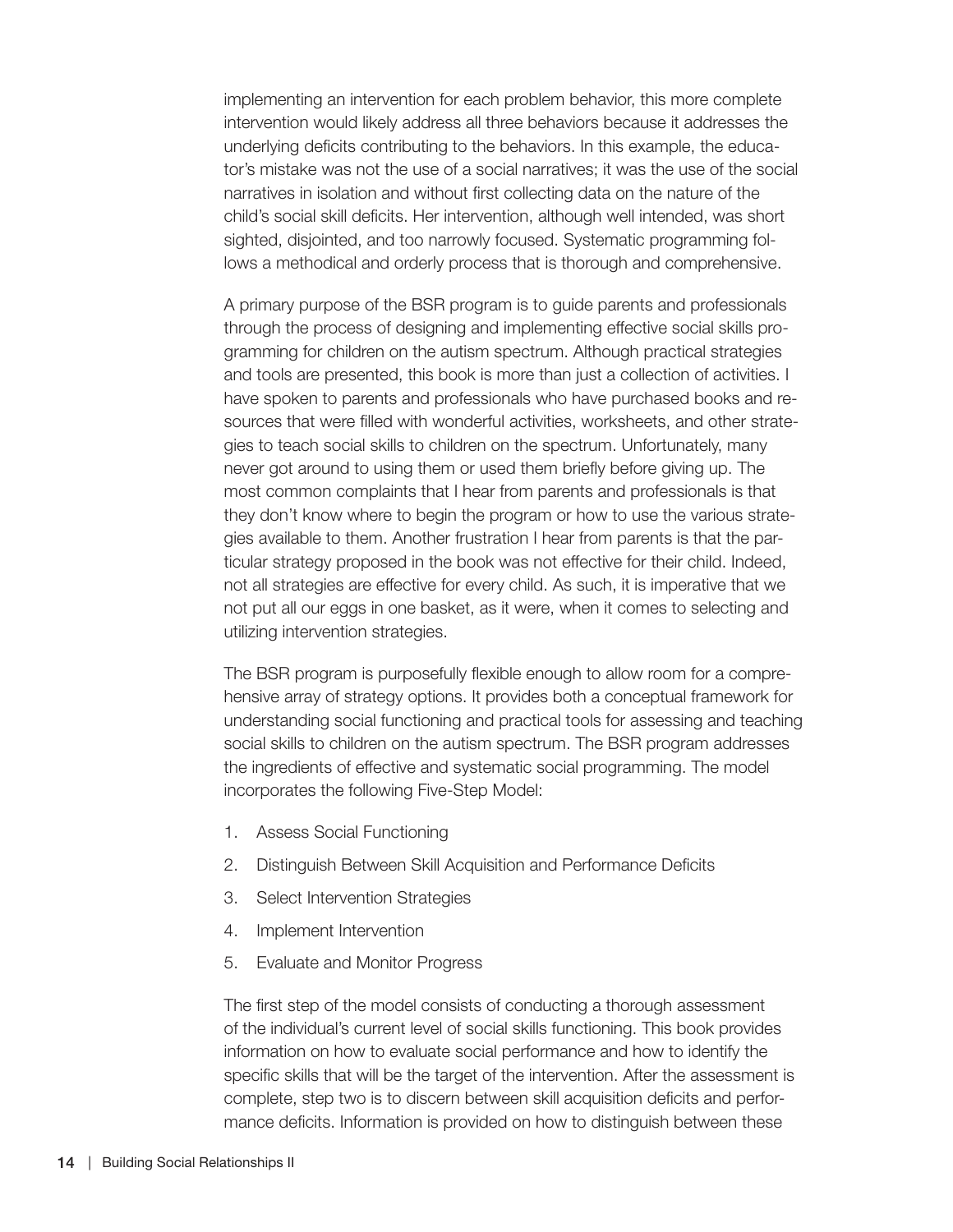two types of skill deficits. Step three uses this information for the selection of intervention strategies. You will learn how to select strategies that provide the greatest opportunity for program success. A wide selection of strategies will be covered. Guidelines for implementing the strategies, step four, also will be covered. Finally, step five involves evaluating progress and modifying interventions as needed, and you will be given the tools to take this step and shown how to use them effectively.

Although I use the term *steps*, it is important to note that the BSR model is not perfectly linear. In real life, applications, social skills instruction does not follow a lock-step sequence from step one to step five. For instance, it is not uncommon to identify additional social skill deficits (step one) in the middle of the implementation process (step four). In addition, it is important to continually assess and modify the intervention as additional information and data are accumulated.

## The Goal and Structure of the BSR-II Book

Parents and professionals often ask *how to* teach social skills and *how to* design social skills programs for children on the autism spectrum. Often they are seeking answers to basic questions such as "Where do we start?" and "What strategies do we use?" BSR-II will answer those questions and more. The book will show you where to start and how to implement a social skills program for children on the autism spectrum. It will also show you how to organize and make sense of the myriad social skill strategies and resources currently available to parents and professionals. BSR-II is not meant to replace those other books that you may already have purchased or strategies that you have learned. Instead, it will use them and help you synthesize them into one comprehensive program. Think of this as a "guidebook" more than a cookbook. You will be given a recipe to help guide your social skills programming, but you are strongly encouraged to refine the ingredients to suit the unique needs of your child, your student, your client, and your BSR program.

The success of a social skills program is dependent on the cooperation and contribution of both parents (and other family members and caregivers) and professionals (teachers, counselors, speech and language pathologists, social workers, occupational and physical therapists, psychologists, physicians, case managers, and many others). Social skills are best taught across a variety of settings, including home, community, classroom, resource room, playground, and therapeutic clinic. With this in mind, I provide ideas and strategies that are useful and understandable to both groups and in many settings. I also write this book with the understanding that those who read this text have varying levels of experience and knowledge related to social skills programming. Therefore, I have attempted to avoid technical jargon as much as possible